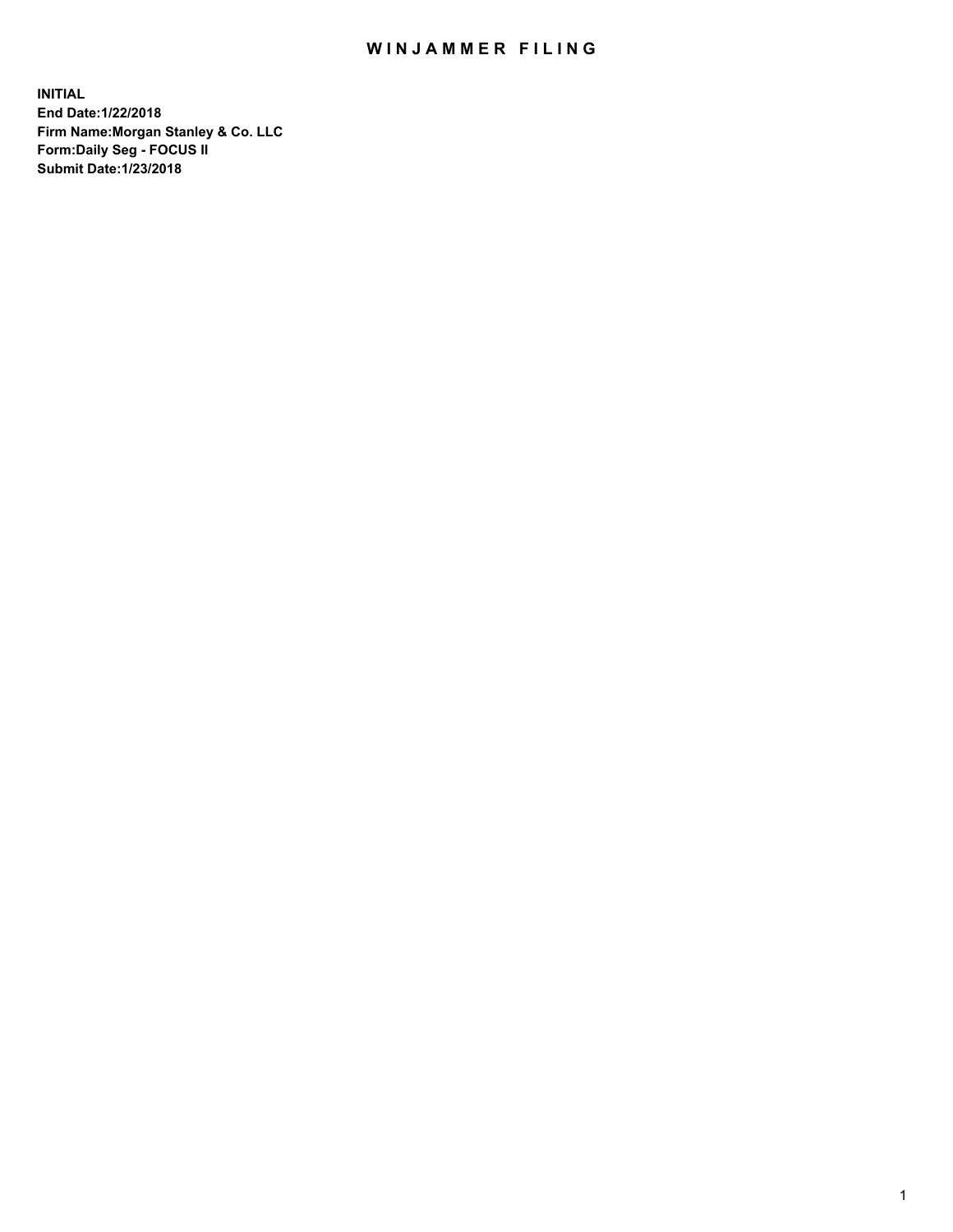## **INITIAL End Date:1/22/2018 Firm Name:Morgan Stanley & Co. LLC Form:Daily Seg - FOCUS II Submit Date:1/23/2018 Daily Segregation - Cover Page**

| Name of Company<br><b>Contact Name</b><br><b>Contact Phone Number</b><br><b>Contact Email Address</b>                                                                                                                                                                                                                         | Morgan Stanley & Co. LLC<br>Ikram Shah<br>212-276-0963<br>lkram.shah@morganstanley.com |
|-------------------------------------------------------------------------------------------------------------------------------------------------------------------------------------------------------------------------------------------------------------------------------------------------------------------------------|----------------------------------------------------------------------------------------|
| FCM's Customer Segregated Funds Residual Interest Target (choose one):<br>a. Minimum dollar amount: ; or<br>b. Minimum percentage of customer segregated funds required:%; or<br>c. Dollar amount range between: and; or<br>d. Percentage range of customer segregated funds required between:% and%.                         | 285,000,000<br>0 <sub>0</sub><br>00                                                    |
| FCM's Customer Secured Amount Funds Residual Interest Target (choose one):<br>a. Minimum dollar amount: ; or<br>b. Minimum percentage of customer secured funds required:%; or<br>c. Dollar amount range between: and; or<br>d. Percentage range of customer secured funds required between:% and%.                           | 140,000,000<br>0 <sub>0</sub><br>0 <sub>0</sub>                                        |
| FCM's Cleared Swaps Customer Collateral Residual Interest Target (choose one):<br>a. Minimum dollar amount: ; or<br>b. Minimum percentage of cleared swaps customer collateral required:%; or<br>c. Dollar amount range between: and; or<br>d. Percentage range of cleared swaps customer collateral required between:% and%. | 92,000,000<br>0 <sub>0</sub><br><u>00</u>                                              |

Attach supporting documents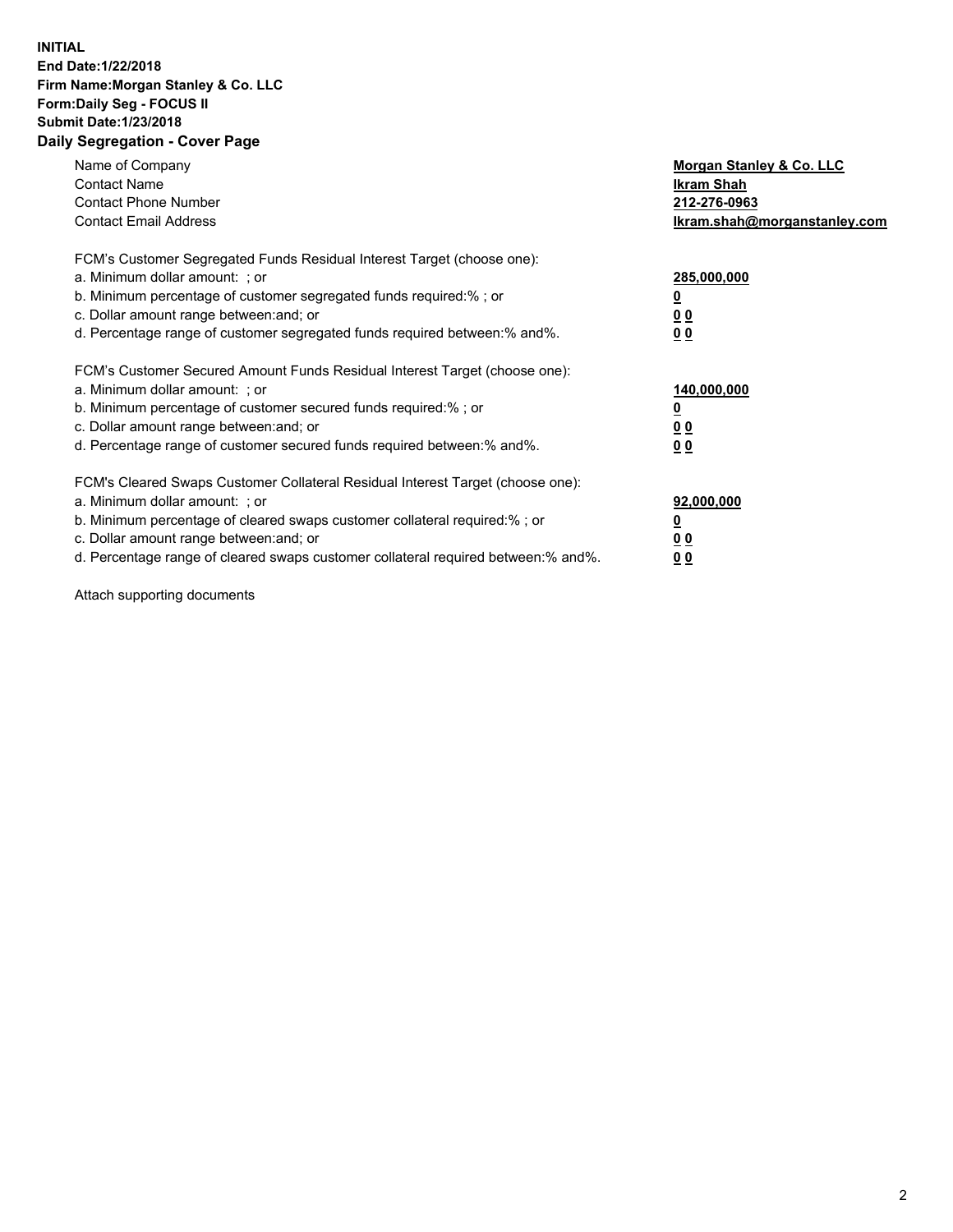## **INITIAL End Date:1/22/2018 Firm Name:Morgan Stanley & Co. LLC Form:Daily Seg - FOCUS II Submit Date:1/23/2018 Daily Segregation - Secured Amounts**

Foreign Futures and Foreign Options Secured Amounts Amount required to be set aside pursuant to law, rule or regulation of a foreign government or a rule of a self-regulatory organization authorized thereunder 1. Net ledger balance - Foreign Futures and Foreign Option Trading - All Customers A. Cash **2,859,448,496** [7315] B. Securities (at market) **1,716,802,940** [7317] 2. Net unrealized profit (loss) in open futures contracts traded on a foreign board of trade **945,163,113** [7325] 3. Exchange traded options a. Market value of open option contracts purchased on a foreign board of trade **13,300,761** [7335] b. Market value of open contracts granted (sold) on a foreign board of trade **-19,928,084** [7337] 4. Net equity (deficit) (add lines 1. 2. and 3.) **5,514,787,226** [7345] 5. Account liquidating to a deficit and account with a debit balances - gross amount **9,456,326** [7351] Less: amount offset by customer owned securities **-7,329,538** [7352] **2,126,788** [7354] 6. Amount required to be set aside as the secured amount - Net Liquidating Equity Method (add lines 4 and 5) 7. Greater of amount required to be set aside pursuant to foreign jurisdiction (above) or line 6. FUNDS DEPOSITED IN SEPARATE REGULATION 30.7 ACCOUNTS 1. Cash in banks A. Banks located in the United States **267,943,812** [7500] B. Other banks qualified under Regulation 30.7 **777,678,913** [7520] **1,045,622,725** 2. Securities A. In safekeeping with banks located in the United States **399,203,063** [7540] B. In safekeeping with other banks qualified under Regulation 30.7 **0** [7560] **399,203,063** [7570] 3. Equities with registered futures commission merchants A. Cash **8,610,170** [7580] B. Securities **0** [7590] C. Unrealized gain (loss) on open futures contracts **-190,823** [7600] D. Value of long option contracts **0** [7610] E. Value of short option contracts **0** [7615] **8,419,347** [7620] 4. Amounts held by clearing organizations of foreign boards of trade A. Cash **0** [7640] B. Securities **0** [7650] C. Amount due to (from) clearing organization - daily variation **0** [7660] D. Value of long option contracts **0** [7670] E. Value of short option contracts **0** [7675] **0** [7680] 5. Amounts held by members of foreign boards of trade A. Cash **1,997,914,471** [7700] B. Securities **1,317,599,878** [7710] C. Unrealized gain (loss) on open futures contracts **945,353,936** [7720] D. Value of long option contracts **13,300,761** [7730] E. Value of short option contracts **-19,928,084** [7735] **4,254,240,962** 6. Amounts with other depositories designated by a foreign board of trade **0** [7760]

- 7. Segregated funds on hand **0** [7765]
- 8. Total funds in separate section 30.7 accounts **5,707,486,097** [7770]
- 9. Excess (deficiency) Set Aside for Secured Amount (subtract line 7 Secured Statement Page 1 from Line 8)
- 10. Management Target Amount for Excess funds in separate section 30.7 accounts **140,000,000** [7780]
- 11. Excess (deficiency) funds in separate 30.7 accounts over (under) Management Target **50,572,083** [7785]

**0** [7305]

**5,516,914,014** [7355]

## **5,516,914,014** [7360]

[7530]

[7740] **190,572,083** [7380]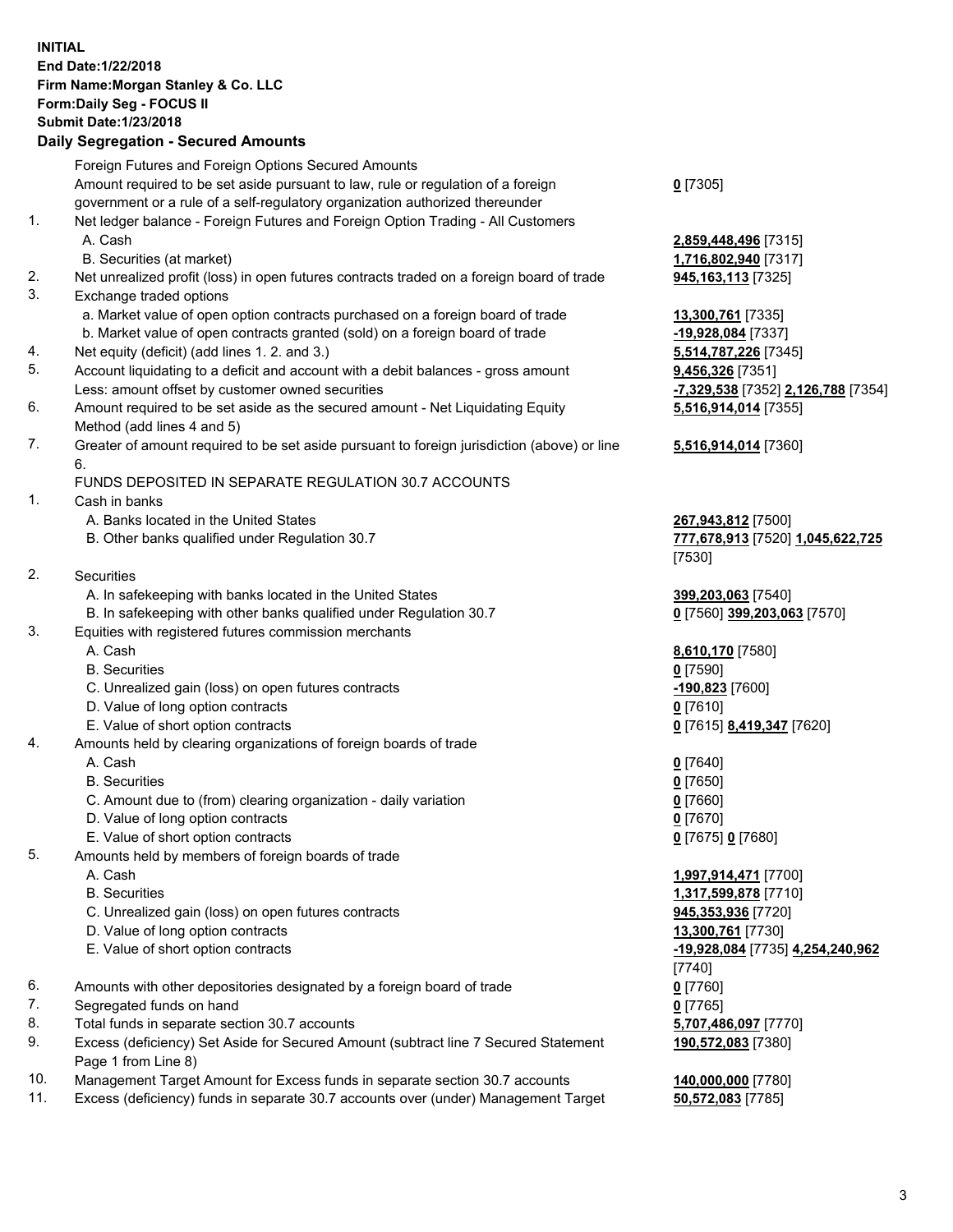**INITIAL End Date:1/22/2018 Firm Name:Morgan Stanley & Co. LLC Form:Daily Seg - FOCUS II Submit Date:1/23/2018 Daily Segregation - Segregation Statement** SEGREGATION REQUIREMENTS(Section 4d(2) of the CEAct) 1. Net ledger balance A. Cash **7,928,157,492** [7010] B. Securities (at market) **4,964,022,719** [7020] 2. Net unrealized profit (loss) in open futures contracts traded on a contract market **2,039,016,937** [7030] 3. Exchange traded options A. Add market value of open option contracts purchased on a contract market **391,914,451** [7032] B. Deduct market value of open option contracts granted (sold) on a contract market **-559,773,483** [7033] 4. Net equity (deficit) (add lines 1, 2 and 3) **14,763,338,116** [7040] 5. Accounts liquidating to a deficit and accounts with debit balances - gross amount **383,597,169** [7045] Less: amount offset by customer securities **-299,917,286** [7047] **83,679,883** [7050] 6. Amount required to be segregated (add lines 4 and 5) **14,847,017,999** [7060] FUNDS IN SEGREGATED ACCOUNTS 7. Deposited in segregated funds bank accounts A. Cash **4,655,559,858** [7070] B. Securities representing investments of customers' funds (at market) **0** [7080] C. Securities held for particular customers or option customers in lieu of cash (at market) **1,060,780,669** [7090] 8. Margins on deposit with derivatives clearing organizations of contract markets A. Cash **5,655,923,611** [7100] B. Securities representing investments of customers' funds (at market) **0** [7110] C. Securities held for particular customers or option customers in lieu of cash (at market) **3,903,242,050** [7120] 9. Net settlement from (to) derivatives clearing organizations of contract markets **69,918,242** [7130] 10. Exchange traded options A. Value of open long option contracts **391,914,451** [7132] B. Value of open short option contracts **-559,773,483** [7133] 11. Net equities with other FCMs A. Net liquidating equity **4,634,607** [7140] B. Securities representing investments of customers' funds (at market) **0** [7160] C. Securities held for particular customers or option customers in lieu of cash (at market) **0** [7170] 12. Segregated funds on hand **0** [7150] 13. Total amount in segregation (add lines 7 through 12) **15,182,200,005** [7180] 14. Excess (deficiency) funds in segregation (subtract line 6 from line 13) **335,182,006** [7190]

- 15. Management Target Amount for Excess funds in segregation **285,000,000** [7194]
- 16. Excess (deficiency) funds in segregation over (under) Management Target Amount Excess

**50,182,006** [7198]